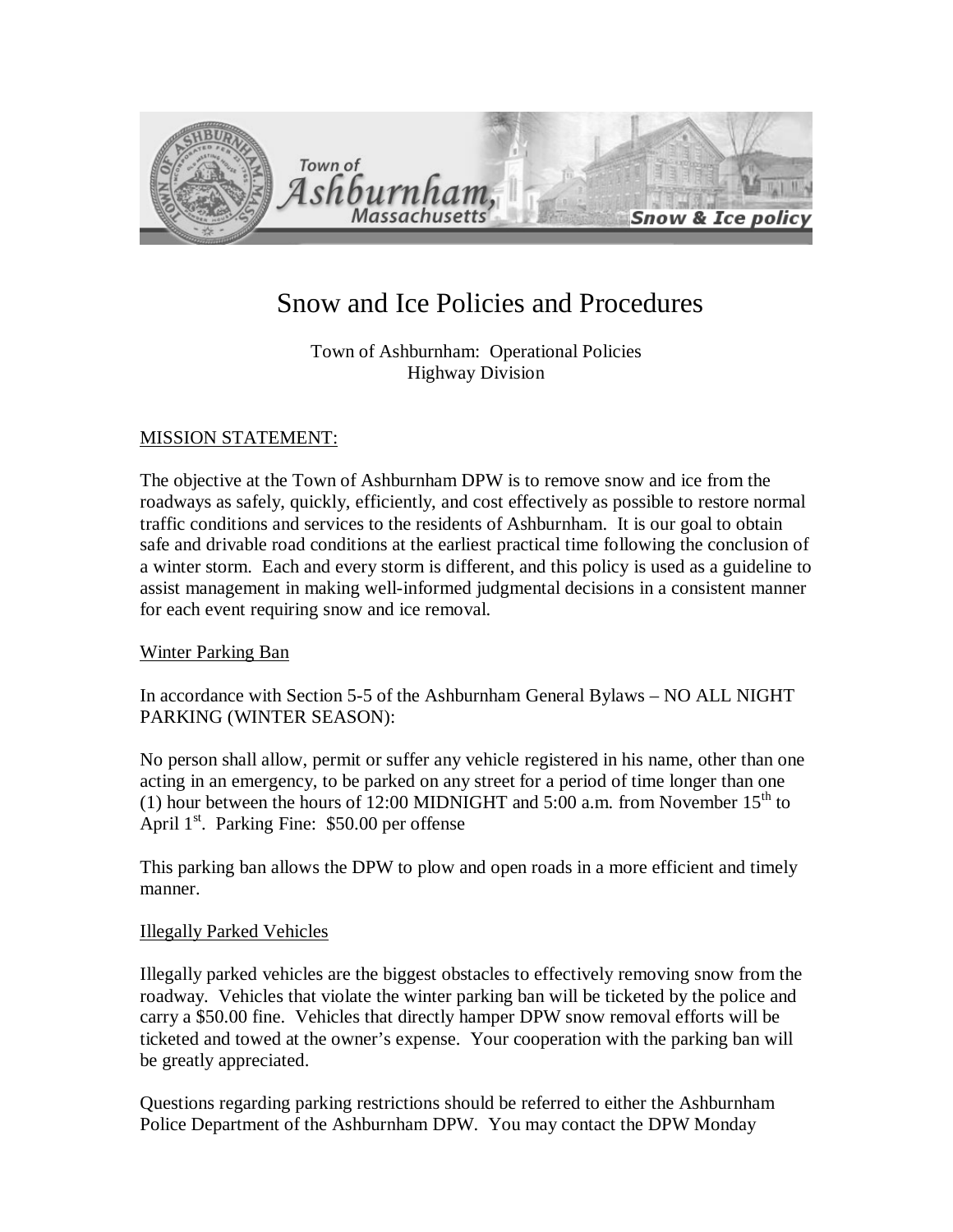through Friday, between the hours of 7:00am and 3:00pm at 978-827-4100 ext 122 or 117.

## Snow Plowing Operations

The following is a general description of Ashburnham's snow removal plan. As you are aware, each storm is different, but we try to follow our snow removal policy as closely as possible. **Our Snow and Ice Removal Program entails three (3) steps:**

- **1. The Beginning of a Snow Storm**
- **2. During the Snow Storm**
- **3. Following the Snow Storm**

# **Step One**

When a snowstorm begins, the DPW responds by salting the main roads, and sanding the hills and bus routes. Salting and sanding these roadways serves two main purposes: it prevents the snow from bonding and compacting to the pavement and it keeps traffic moving.

# **Step Two**

Plowing operations begin when at least two (2) to four (4) inches of snow accumulates on the ground. Thirteen DPW vehicles are equipped for plowing and four private contractors are called in to assist with snow removal operations. Each vehicle is assigned to pre-determined routes and will remain in this pattern until the storm subsides. The main objective during the snowstorm is to keep roadways passable. At the end of the storm, the plows begin to widen out all roads by pushing back the amassed snow to the edge of the pavement. Residents may want to wait until the roads have been widened out before clearing the entrance of their driveways. If snow needs to be pushed back further due to heavy build-up on the side of the road, the DPW has three (3) days after a storm in which to do so.

Please be advised that snow must not be shoveled or plowed "back into the street" from a resident's driveway (Town Bylaw Chapter 11, Section 7). This creates a hazard to traffic and requires our staff to return to clean it up at the resident's expense. This action could result in a \$75.00 fine.

The DPW staff are well trained and dedicated to plow "around the clock," if necessary, keeping the roads open and passable. If a plow truck is riding with its' plow up, please do not be mislead. They may be returning to the garage for fuel, repairs, or going to a different area of town.

Residents should not be concerned if they do not see their roadway plowed during the early part of a snowstorm. The DPW follows an assigned route plan where main roads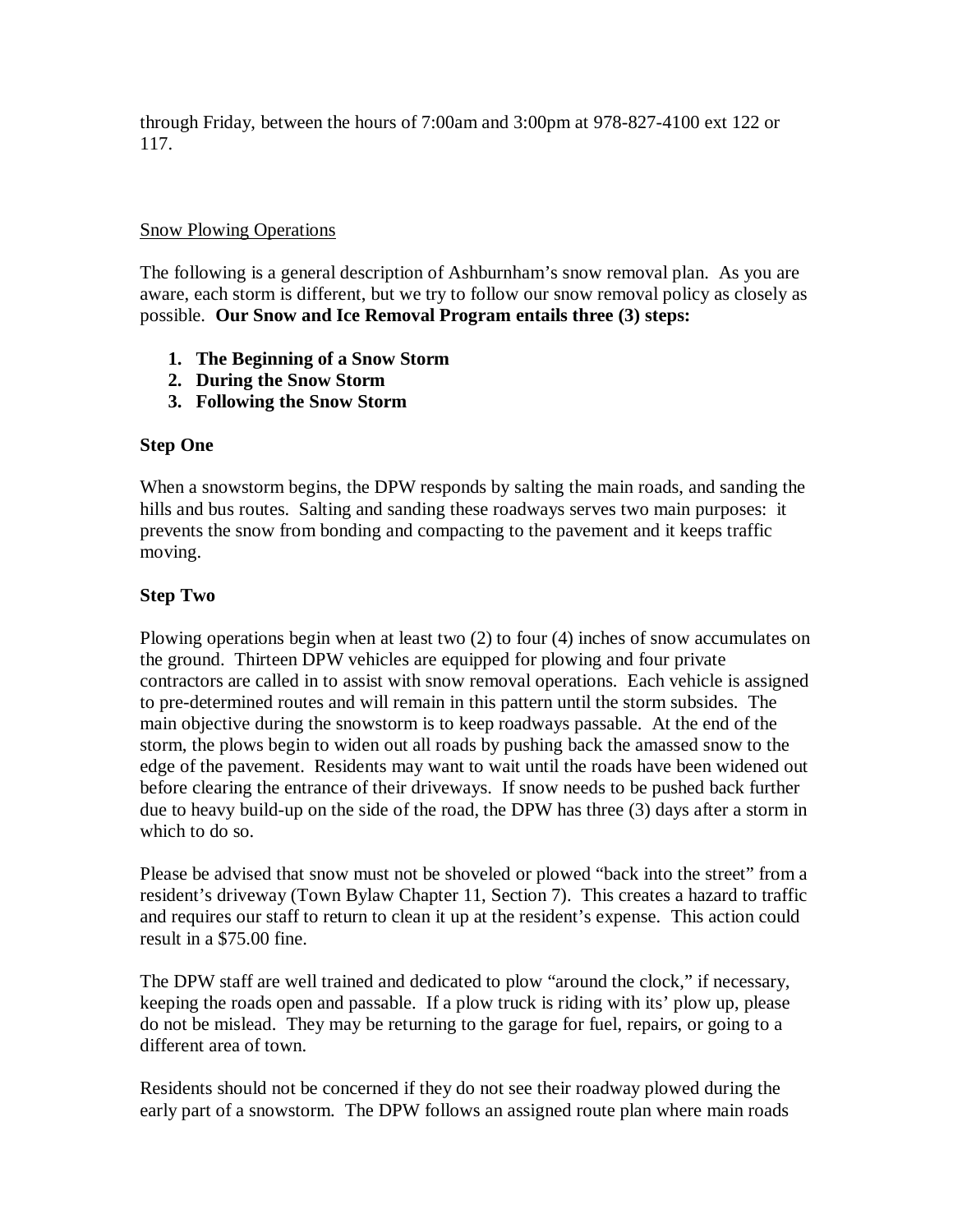and hills are plowed first. Just please be patient, all Town owned roads will eventually be plowed.

Another area of concern is mailboxes. We do not deliberately knock over or damage mailboxes. Most mailboxes are not damaged by the vehicle itself but by the snow that is thrown from the plow. But, at times, with the combination of reduced visibility and snow banks, it is not always possible for our drivers to see a mailbox in time to avoid it. Remember, anything installed within the town's right-of-way (i.e., fence, mailbox, etc.) is placed there at the owner's risk. Hence, residents are encouraged to place mailboxes at the maximum allowable distance from the pavement.

Please be aware that the DPW will make every attempt to repair mailboxes damaged during snow plowing operations. Mailboxes should be inspected regularly to insure that they are secured properly and that wood posts are not rotted out.

An additional dilemma that is of concern is basketball hoops that border town roads. All basketball hoops must be removed for the time period of November  $30<sup>th</sup>$  until April  $1<sup>st</sup>$ . These hoops are tough to see when it is snowing and are capable of snagging our plow trucks. In the event that this happens and damage is caused to the vehicle, the owner may be held responsible for the damage. So **please** take the time to remove basketball hoops from the roadway. Your cooperation is greatly appreciated.

# **Step Three**

Once the snowfall has stopped and all roads are cleared of snow, post-storm sanding and salting commences. All roads are again sanded and salted to improve traction and melt the remaining snow and ice.

# **Residents Can Help**

Residents can assist the DPW during a snowstorm by heeding these suggestions:

- 1. Observe all winter parking bans.
- 2. Reduce your speed and drive cautiously. Keep your headlights on at all times during a snowstorm.
- 3. Remain off the road during snowstorms unless absolutely necessary.
- 4. Do not allow children to make snow forts at the edge of the road.
- 5. Do not plow, blow or throw snow back into the roadway.
- 6. Before final cleanup of your driveway, check the road. If it does not appear to be widened, a wing plow will return to plow again, and may push snow back into the entrance of your driveway. Doing this might keep you from clearing your driveway more than once.
- 7. During plowing operations some lawns will inadvertently be torn up. To help keep this from occurring, we recommend installing reflectors at the edge of your lawn as a guide for our plow operators. If lawn sprinkler systems are installed please keep them away from the edge of the road. The DPW in not responsible for repairing lawns or fixing or replacing lawn sprinklers if damaged during snow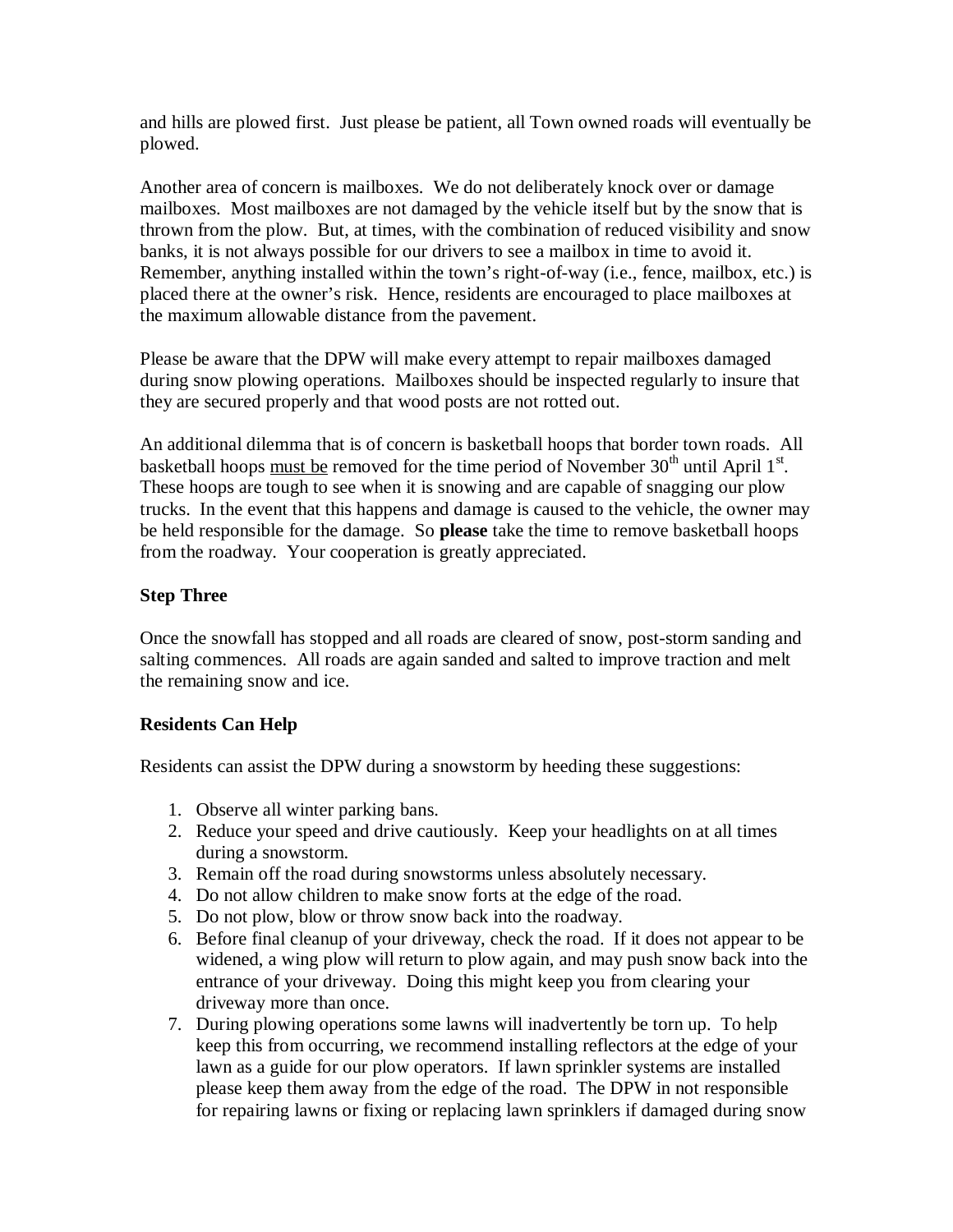plowing operations. Be aware that if you do decide to install sprinklers near the edge of the road, they could be on town property.

8. Finally, please have patience. Snow plowing is a time consuming and arduous job covering approximately 100 miles of road. Some residents will have their roads plowed first and some will be last, but all town roads will be cleared.

#### **A winter suggestion for minimizing the amount of snow at the end of your driveway**

Just as certain as the storms are, the certainty is that we will displease some property owners because we will be plowing their already cleared driveways full of snow again. Please understand that the DPW cannot plow out the end of your driveway, nor can the Town crew plow private property, and it is a violation of State Law to push or blow snow across a road or into a sidewalk.

Please inform your hired plows of this law. Most hired plow operators use common sense and are conscious of clearing driveways. A few hired plow operators take a cavalier attitude in the way they clear driveways, which poses a hazard to the public, and costs the taxpayers more money to have Town crews return to the site to clean up after the private plows.

During a storm, our plowing must keep the pavement or traveled right-of-way clear. After the storm, and after the pavement has been cleared, we must "widen out" and clear the road shoulders. During this phase, the "DPW/driveway conflict" appears. A plow on widening operations fills the opening of the driveway that you have cleared. We recognize this as discouraging and irritating, but with cooperation, this inconvenience can be minimized. The sketch below shows how your driveway can be initially cleared to reduce the possibility that after the plow passes you will be snow-bound again. We suggest that you clear your driveway in the manner suggested in the sketch. If you will shovel snow in the direction of traffic, and also make a pocket next to your driveway as shown, snow accumulation on the plow will drop into that pocket and only a bare minimum will go into the driveway opening.